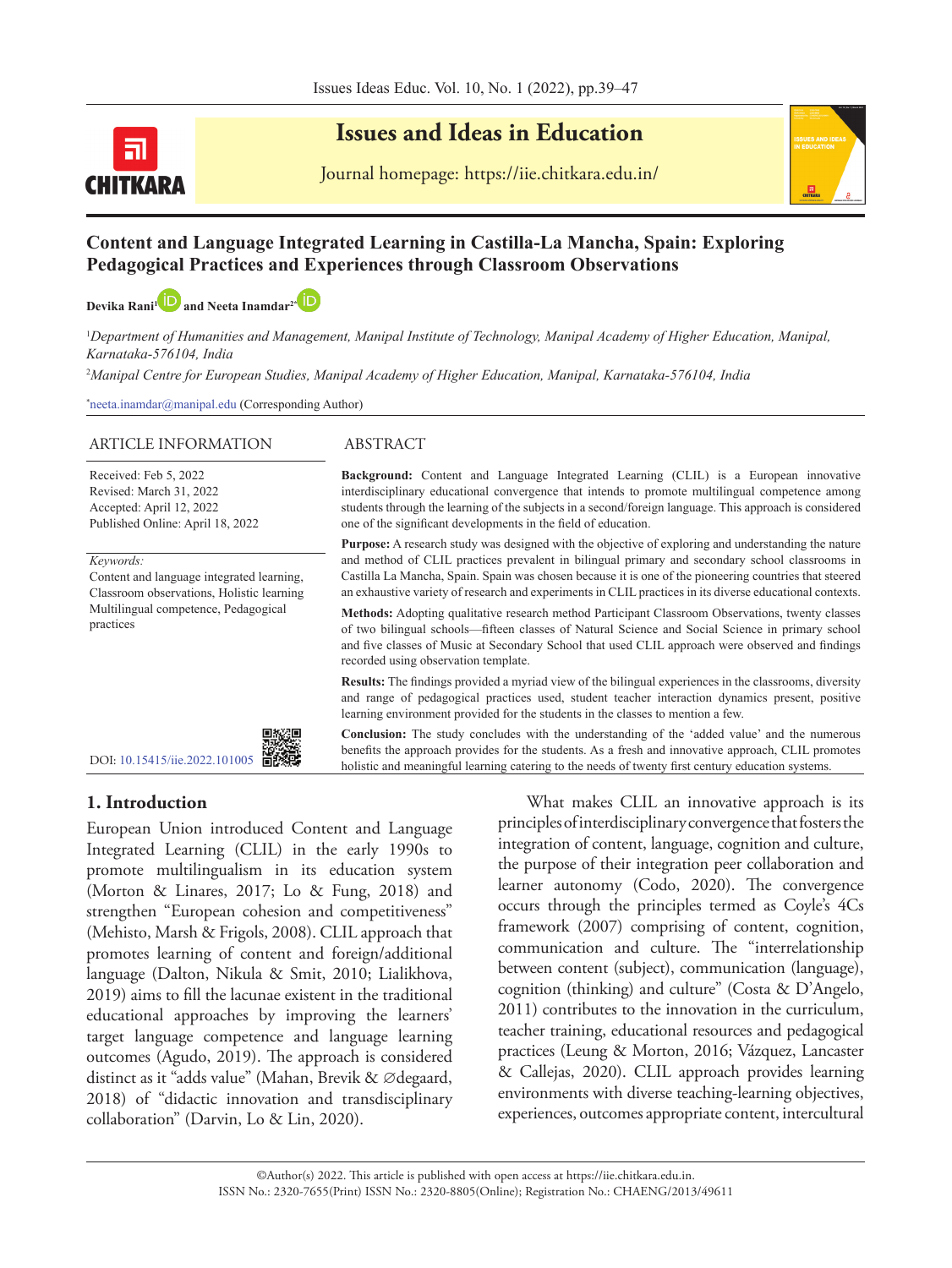understanding, peer and teacher supported scaffolding activities with regard to both content and language (Coyle, Holmes & King, 2009).

The European Union endorsed CLIL to promote multilingual proficiencies among its students as research in bi/multingualism provided evidence that speaking two or more languages simultaneously enhanced an individual's cognitive capacities by forming specific constructions of the mind that promote cognitive advantages (Kharkhurin, 2015). The extensive experience managing multiple languages influences cognitive processes as well as their neural correlates (Hayakawa & Marian, 2019). Content and Language Integrated Learning (CLIL) approach promotes critical thinking and problem solving skills, accommodates varied types of students, with often "diverse levels of competence in the vehicular language" (Marsh, Cañado & Padilla, 2015). The extensive research conducted in Europe on CLIL proves that CLIL approach depends on certain pedagogically distinct conditions (Agudo, 2019): Students being at the centre of learning (Hunt, 2011; Lasagabaster, 2011; Gándara, 2017), teachers forming collaboration and coordination (Vázquez & Garcia, 2017), the use of "cross linguistic pedagogy" (Ballinger, Lyster, Sterzuk & Genesee, 2017) and the use of a divergent pedagogical framework named- "the 4Cs framework".

An effective method of comprehending what CLIL approach is to understand how it is practised inside the classrooms. This study with the objective of understanding CLIL, explores pedagogical practices present in primary and secondary schools' bilingual classrooms by adopting qualitative research method structured participant classroom observations. The purpose for adopting participant classroom observations was that as an ethnographic research method, observations play a central role in exploring the method in which action occurs in its natural and authentic settings. Classroom observations can offer rich empirical data about the range of CLIL practices, their methodological orientations and the role of the teacher in developing academically strong, linguistically proficient students. The study aimed at gathering useful insights on CLIL practices used in the classes.

The methodological framework that operationalizes CLIL practices in the classroom stems from the

**2. Literature Review**

sociocultural theory of Vygotsky (Dalton, 2008). According to Vygotsky, "the most significant moment in the course of intellectual development […] occurs when speech and practical activity, two previously completely independent lines of development, converge" (Vygotsky, 1978). Therefore, classroom talk can be considered "chief locus of knowledge construction" (Mahan, Brevik & Ødegaard, 2018).

The difference between CLIL and other forms of bilingual education is the merge of content and language into 'synergies' that create a whole (Coyle, Hood & Marsh, 2010). Cummins' (1979) threshold hypothesis provides linguistic competence necessary for cognitive enhancement of students studying in bilingual contexts and this theory too drives integration of variables necessary for the success of CLIL approach. According to Vidal & Roquet (2015), there are four interrelated features that are intrinsic to CLIL which aligns with the 4Cs framework of CLIL: i) the use of additional/foreign language, as the medium of instruction; ii) culture of the classroom permeating into curriculum and classroom communication practices; iii) the international ethos which such an educational option confers to the classroom iv) the policy that drives CLIL.

Oattes et al., (2018) state that based on Coyle's 4Cs framework (2009) and Cummins' matrix (1984), a CLIL lesson should be based on the intertwining among content, cognition, communication and culture. They elaborate on how essential it is for CLIL teaching, the preparation and execution of lessons inside the class in order to promote target language proficiency along with students' subject knowledge. In their terms, the basic CLIL lesson plan comprises of activation of prior knowledge, use of additional/foreign/second language, activities to stimulate comprehension of subject matter and facilitate students' language development, and finally teacher assessment of student performance by means of corrective feedback on the linguistic output. The SLA-inspired research instructs CLIL classrooms to provide more input and exposure to communicative practice by providing space for language acquisition and improved L2 competency. And this facilitation can be supported by using a CLIL lesson plan that takes into consideration teaching content with learning objectives, communication with scaffolding of vocabulary and grammatical aspects, academic language, critical thinking activities, and raising awareness and exhibition of intercultural communication.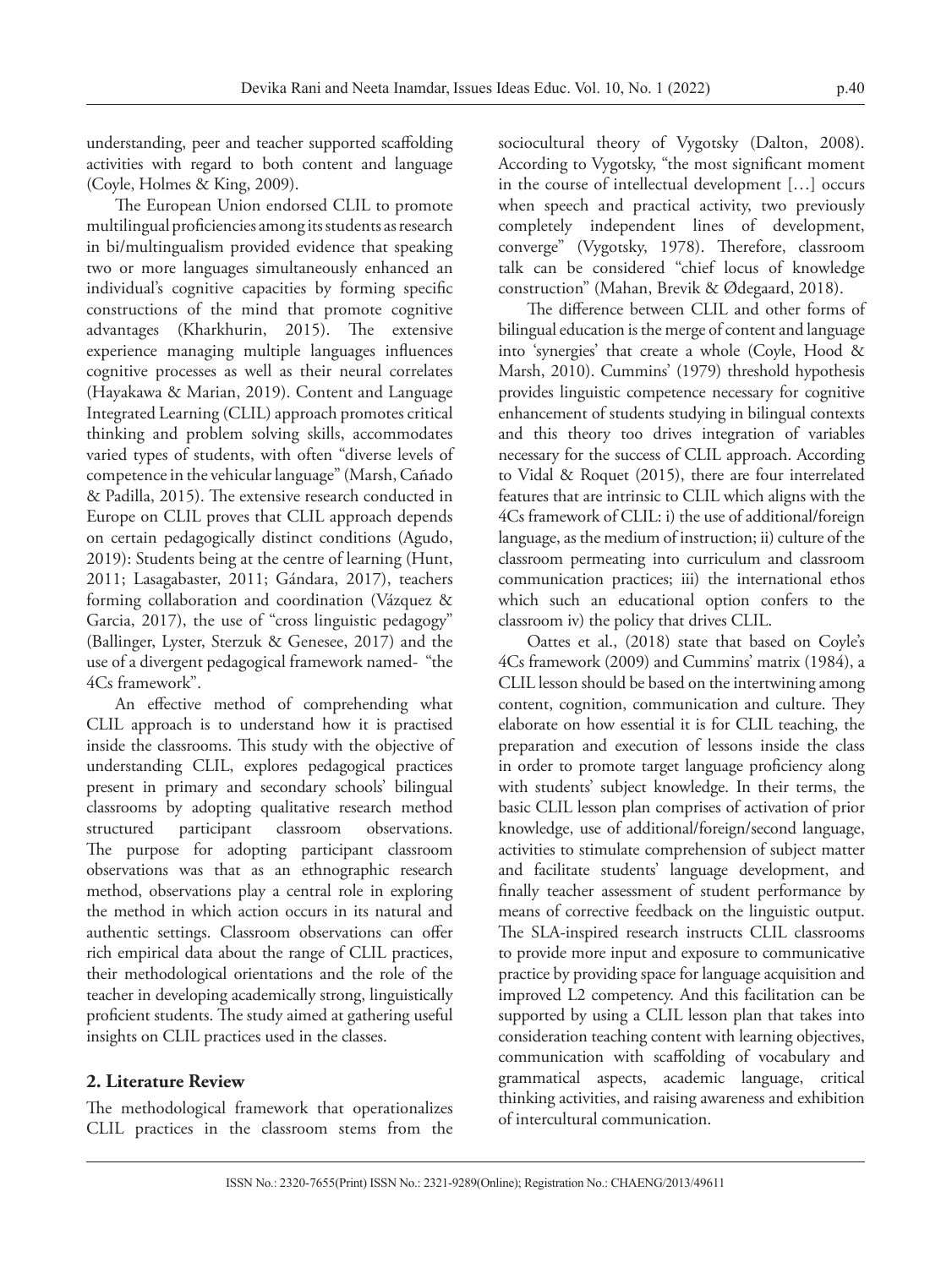Krashen (1982) suggests that input can influence learners only if their attitudes are positive and motivation is high. His hypotheses emphasize the importance of distinguishing between "language acquisition and language learning" as ways to develop competence in a second language. Krashen states language acquisition is a subconscious process which "[...] requires meaningful interaction in the target language- natural communication- in which speakers are concerned not with the form of their utterances but with the messages they are conveying and understanding". Several researchers such as Cummins & Swain (1979) have indicated the positive relationship among bilingualism, cognitive enhancement, and academic achievements.

The fundamental tenet of CLIL is based on 'integration' i.e., all forms of language learning will be supported during content classes and language learning classes in turn will be used to support content learning. Both goals enable the student to use the language without missing out on key concepts. According to Mehisto, Marsh & Frigols (2008), the CLIL programme is devised to create: i) grade-appropriate levels of subject expertise ii) grade-appropriate functional proficiency of a language iii) first language competence syncing with the learning levels of the students iv) an understanding of cultural aspects associated with CLIL target language v) cognitive and social skills and habits required for the digital age. Therefore, exploring and comprehending how CLIL integration is operationalized in the classroom instructional practices to promote multilingual proficiencies and content learning among children is essential for CLIL research and practice to be undertaken in any educational context. There are advantages for bilinguals in terms of working memory i) inhibition ii) metacognitive skills iii) cognitive flexibility iv) creativity v) enhanced inferential and analytic skills. The "cognitive efficiency and speed of processing" (Salthouse, 1996; Ziegler & Goswami, 2005) of the child enhances its literacy levels too. Focus on constructivism and interaction, learning is built on interactions, which are considered necessary for a child's cognitive progression and holistic growth (Vygotsky, 1978).

Going through the past research studies, it has been noted that the least research ash been performed on CLIL practices in diverse educational contexts. Therefore, a research study is proposed with the objective of exploring

and understanding the nature and method of CLIL practices prevalent in bilingual primary and secondary school classrooms in Castilla La Mancha, Spain. The study is performed using the Participant Classroom Observation method. This method is implemented in 15 classes of Natural Science and Social Science in primary school and 5 classes of Music in Secondary School. Using CLIL approach, observation (by CLIL rubric tool) and findings are recorded. using an observation template.

The objective of this study is to explore and understand what CLIL pedagogical practices and the method in which they are used in classroom instruction and learning. Finally, it has been concluded that this knowledge would help the design of similar practices to promote quality, holistic and multilingual learning in the classrooms despite sociocultural aspects of any educational context.

# **3. Research Method Adopted-- Participant Classroom Observations**

The data of this study was obtained through the use of qualitative research method Participant Observations. A total number of twenty participant classroom observations were conducted in two bilingual schools at Castilla La Mancha situated in the south central part of Spain. Fifteen observations at a bilingual primary school that used CLIL in Natural Science and Social Science and five participant observations at Secondary School that used CLIL in Music were conducted. An observation tool consisting of CLIL rubric was used to record the findings.

For following the complete procedure, a total number of 25 students are considered from each class. Where two languages (English and Spanish) have been involved in the classrooms. Finally, the participant classroom observations method and organization of school observations are incorporated to observe the nature and method of CLIL practices.

# *3.1. Rationale for Selecting Research Method-- Participant Classroom Observations*

As an ethnographic research method, classroom observations play a key role in understanding the ongoing process of a social phenomenon in a natural setting. The observations are an attempt to gather "naturally occurring data" (Silverman, 2005). Therefore, the benefits of observation is that it allows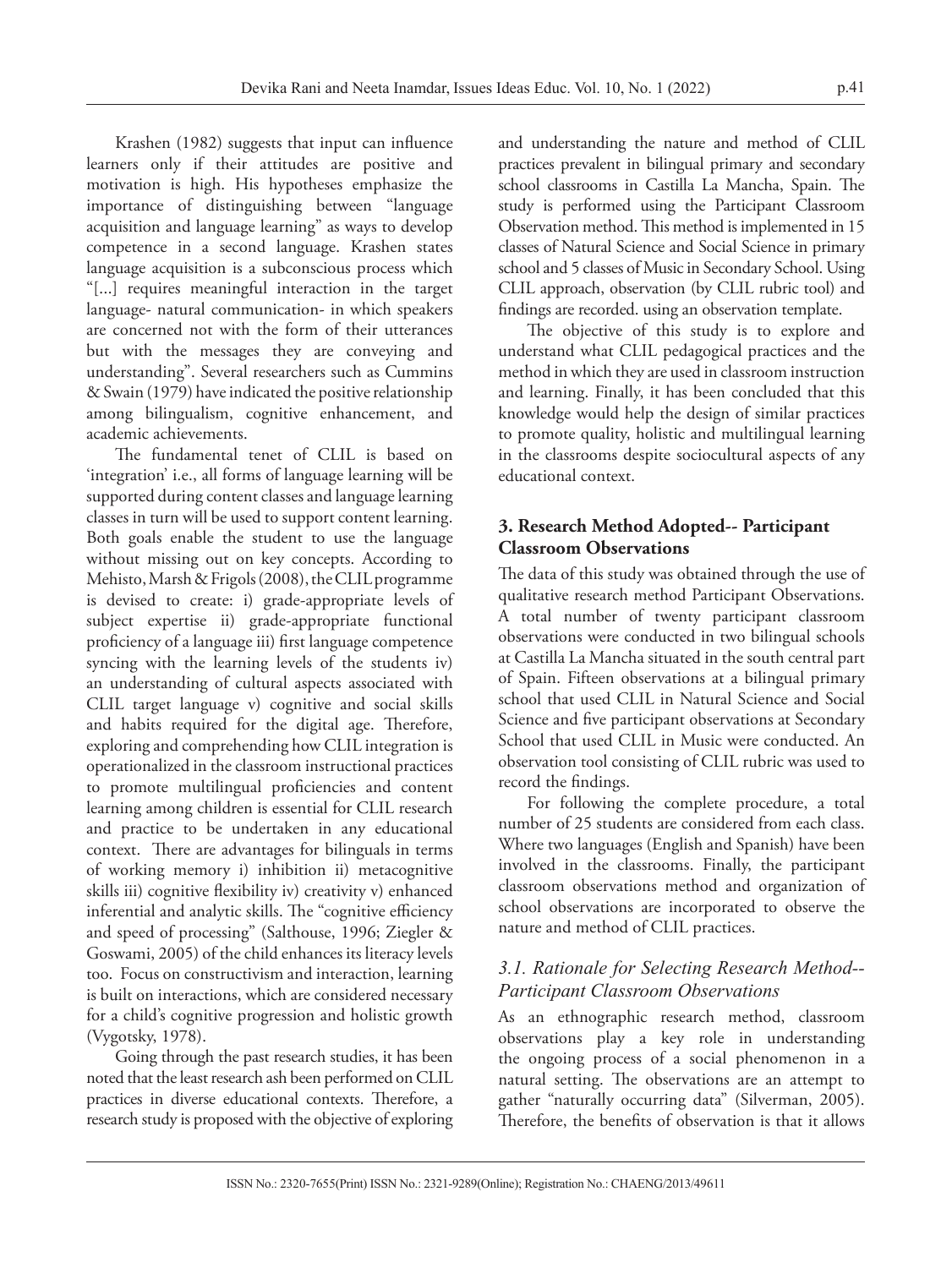researcher to study people and their actions in their natural environment and understand things in their own perspectives thereby giving them a comprehensive understanding of the process or phenomenon they are studying. In the opinion of Gorman & Clayton (2005), Observation studies "involve the systematic recording of observable phenomena or behavior in a natural setting". Observation can go broad in its scope to ethnographic study or narrow its scope and come to be a participant observation (Baker, 2006). According to Gold (1958), a researcher can adopt four types of roles—the complete observer, participant observer, non-participant observer and complete participant. This study was conducted using Participant Observation method.

#### *3.2. Organization of School Observations*

The two groups observed in this study were Spanish bilingual school students studying in primary and secondary schools in the region of Castilla La Mancha. The co-ed school is located in an area of high socioeconomic status. Twenty classroom observations were conducted out of which fifteen observations were conducted at Primary School that used CLIL in Natural Science and Social Science and five observations at the Secondary School that used CLIL in Music. Table 1 indicates the organization of the observations.

**Table 1**: Organization of the Classroom Observations.

| <b>Observation details</b>          | Primary<br>education               | Compulsory<br>secondary<br>education |
|-------------------------------------|------------------------------------|--------------------------------------|
| Total number of classes<br>observed | 15 hours                           | 5 hours                              |
| Grade                               | 1C, 1A, 2A, 2B,<br>4A, 5B, 6A, 6B, | Level 1<br>Level 2                   |
| Duration of each class              | 45 minutes                         | 55 minutes                           |
| Number of students in class         | 25                                 | 25                                   |
| Subjects observed                   | Natural Science<br>Social Science  | Music                                |
| Languages used in the<br>classroom  | English<br>Spanish                 | English<br>Spanish                   |

#### **4. Findings and Discussion**

The findings revealed various insights on the nature of CLIL pedagogical practices, the classroom dynamics, the bilingual experiences of the students and the manner

in which CLIL approach harboured meaningful learning experiences for the students in primary and secondary schools. The key results and finding observations have been mentioned in the following phases: Design of the teaching objectives, focus on content and language learning, use of languages in the class, teaching methods & techniques, presence of a student-centric learning environment, and use of scaffolding activities. The insights are discussed below:

#### *4.1. Design of the Teaching Objectives*

The teaching objectives and learning outcomes were set to the level of the students at both primary and secondary schools. The teaching material was made challenging yet comprehensible for students. Concepts were divided into varied parts and subparts for the ease of the students. Activities involving a good mix of lower and higher order thinking skills were designed for each class. The teacher scrutinized if the content was comprehended sufficiently. If not, the teachers provided supplementary exercises and collaborative tasks to meet instructional goals.

#### *4.2. Focus on Content and Language Learning*

Although both primary and secondary schools denoted the focus on the teaching of content along with language activities, the degree of use differed in both the schools. In the primary school, the focus was primarily on the content acquisition with occasional showers of language exercises accommodated in teaching, and in the secondary school, a balanced blend of language activities along with content instruction was observed in each class. Activities on subject related vocabulary, lexical reinforcement, use of grammar aspects such as the use of linkers, parts of speech in sentences, appropriate pronunciation of certain music related terms, elaboration of complex concepts without simplifying, re-elaboration of texts, reformulation of ideas, summarising were the variety of activities used to provide language focus in the content learning.

# *4.3. Use of Languages (Spanish/English) in the Class*

No rigid distinction was found in the use of two languages—mother tongue Spanish and foreign language English in both primary and secondary schools. The teachers encouraged the use of bilingual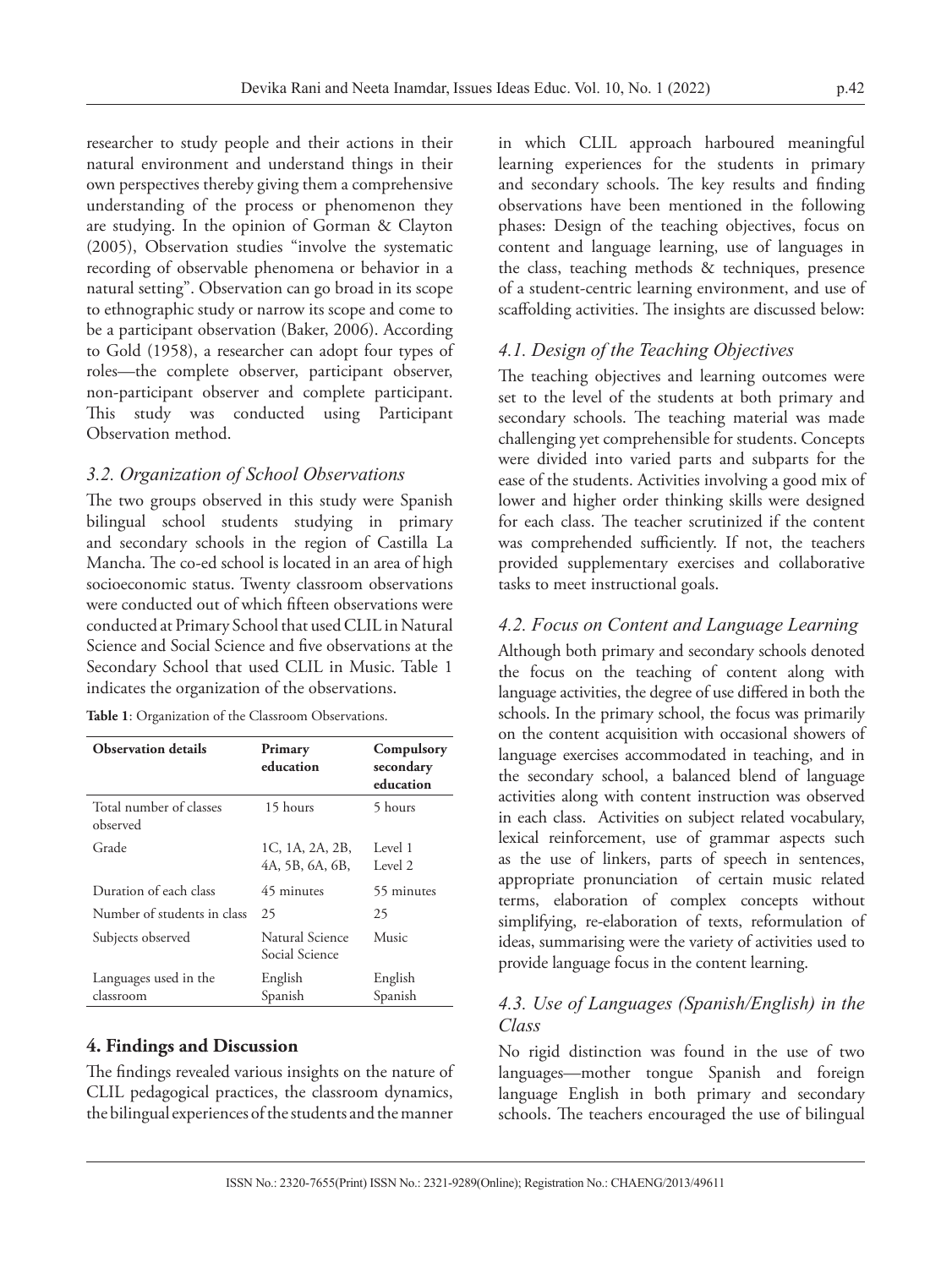interaction to smoothen comprehension of the concepts and in this regard, both primary and secondary school teachers exhibited similar method. However, the degree of use varied from class to class. The teacher used English with a blend of daily language, academic and subject-specific language. However, when students found terms incomprehensible, teachers encouraged students' participation/interaction in the class by translating difficult concepts and terms in mother tongue too. Mistakes in the interactions were also addressed and corrected. The notable factor about the use of mother tongue was that the teachers used mother tongue without inhibition.

#### *4.4. Teaching Methods and Techniques*

An interesting teaching method observed in both primary and secondary classes was the Initiation Response Feedback (IRF) method also called "follow up" (Diaz, 2018) aimed at developing the target language proficiencies among the students by providing them exposure to meaningful contexts. In this method, the teacher initiates communication with the students through the questions, the questions prompt students' response for which the teacher provides feedback. This method consists of three parts: i) teacher asking questions ii) students' responses to the questions and iii) teacher's feedback/correction of the responses. This method was observed in almost every class of music at the secondary school.

Diverse teaching techniques and methods were used in the classes. From short presentations to ICT methods, group and pair work, worksheets and assignments, activities using total physical responses (TPR), flashcards, pictures, charts and maps to aid comprehension of concepts, conduction of practical experiments in the science classes, watching videos, reflective activities at the end to promote reflective thinking, use of mother tongue to aid comprehension of the concepts, elicitation, questioning and probing from teachers to get students' responses were the ones predominantly visible in both primary and secondary schools.

The teachers commenced classes by testing the students' grasp of previously taught concepts. Work sheets were distributed for group work. And this practice was prevalent in both primary and secondary schools. In grade one, total physical response (TPR) activities using songs and dances, stories and narrations and use of games through gamification app were also

observed. Pictures/drawings/props/post cards were used to teach basic concepts in lower grades. In grade one, numerous computer assisted audio, video activities were used to make the concepts interesting. Repeated uses of basic conversational chunks was also observed. In primary school, the teacher used reflective exercises to facilitate students' participation in the class. Through reflections, the teacher facilitated students to reflect on their content learning.

#### *4.5. The Presence of Student Centric Learning Environment*

Classrooms in both primary and secondary schools were found to be student centric. In the traditional educational setting, teachers generally expect students to listen to them most of the time. Given that CLIL promotes safe learning environment, it was observed that students in both the schools stayed at the centre of classroom dynamics. The teacher directed students towards hands-on, practical activities with positive enforcements of body language, elicitation of responses. Negative talk, reprimanding students was absent in both the schools. This appeared to make learning in foreign language more encouraging for the learners. The freedom to use mother tongue appeared to smoothen learning in foreign language for the students. Using warm up activities, positive, assuring body language, and reflection in the beginning, the teacher created a safe learning environment in the class. An interesting feature observed was that students even moved around in the class whenever required.

#### *4.6. Use of Scaffolding Activities*

Scaffolding is defined as "the temporary and contingent teacher support that helps learners to comprehend a text, to carry out the expected tasks on the text and to produce meaningful output on it in a second or foreign language" (Gibbons, 2002; Walqui & Van Lier, 2010).

A variety of scaffolding techniques such as eliciting responses through cues, giving feedback, hints, instructions, translation to mother tongue, positive body language, intonation, questioning, elaborating, redefining and explaining activities, repetition of students' answers to encourage responses were used by the teachers to facilitate students' participation in classes in terms of using language in the learning of the content. The key one was the use of mother tongue to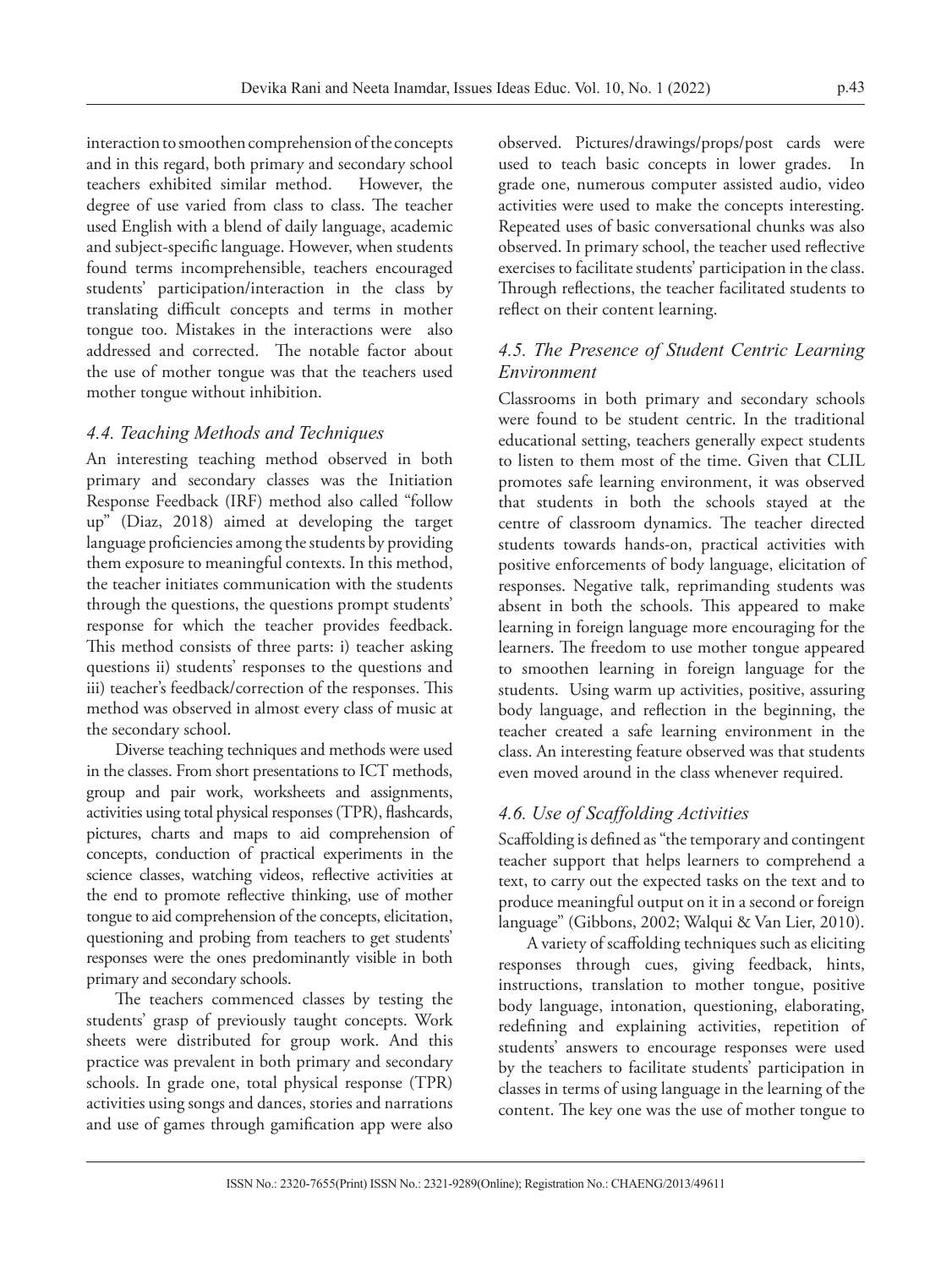explain difficult terms. Effective use of L1 to reinforce comprehension and communication while retaining the focus on the students' interaction in L2 was observed in the class. There were constant language switches from English to Spanish by the teachers to clarify concepts, ideas and the new vocabulary.

Teachers encouraged students to work in groups and pairs by distributing worksheets and assignment sheets. When students worked in groups, the teachers played a mediating role. The teachers repeated key words and phrases for the learners to complete their tasks properly. When teaching the units of the content, they built on students' prior knowledge, pressed for accuracy through probing and eliciting responses, built on partial understandings and pressed students for communication.

 The teacher in grade one and two was seen predominantly using different forms of positive body language and gestures to facilitate interaction and comprehension in his classes. The teacher in the secondary school in her music classes was seen brainstorming, eliciting responses, probing questions, building on prior knowledge of the students. It appeared that teachers considered students' level of linguistic knowledge, competence and age in applying scaffolding strategies. The younger the students, more active and reassuring was the body language and frequent translation to the mother tongue.

To sum up the discussion, it can be said that classroom observations of CLIL pedagogical practices and students' bilingual experiences have revealed useful insights that will enhance the understanding of what CLIL practices are and how they exactly work despite the diversity in the educational background. The primary school classrooms were content oriented and had more activities based on lower order thinking. Language exposure was limited to correcting subject vocabulary pronunciation and motivating students to speaking. The secondary school classes were both content and language rich. They denoted a wide range of predetermined activities introducing new content driven vocabulary and linguistic structures integrated along with the content exposition. This variation could be related to the teacher's expertise and knowledge of CLIL method and the academic level of students in the class. This denotes the significance of training teachers for CLIL instruction.

Among the teaching practices observed, very useful to pedagogical process can be the strategy InitiationResponse-Feedback pattern in the classroom talk and the scaffolding activities. Another interesting finding was the safe and positive learning atmosphere in the class and the uninhibited use of mother tongue. In both the schools, teachers were flexible and patient to facilitate students' output and interaction. Reprimanding and rebuking for the errors in interaction was not observed. The use of students' mother tongue repertoire to uphold their learning without considering it as a taboo can be a useful strategy facilitating meaningful learning for the students. In the end, it is reported that the overall focus on learning in bilingual schools in Spain was studentcentered and task-based that providing freedom to students in learning, motivating them towards having a meaningful exposure and engagement in content and language learning.

# **5. Conclusion**

In this research study, exploring and understanding the nature and method of CLIL practices prevalent in bilingual primary and secondary school classrooms in Castilla La Mancha, Spain has been undertaken. It is further stated that the Content and Language Integrated Learning (CLIL) with its freshness in approach is considered a "catalyst of change" as it provides students with numerous benefits. The shift from the teacher centered classes to the student centered classes, activation and motivation of content and language learning through innovative methods, creation of safe learning environment in classrooms, the non-compartmentalization of content and language learning not only add value to the quality of teaching, learning process, but also support students in developing the skills essential to meet the demands of twenty first century such as multilingual proficiencies, critical thinking, problem solving, and intercultural communication skills.

Educational research is essential to examine the role and impact of effective pedagogical practices in the development of students' cognitive abilities, metaawareness, academic, linguistic and socio-cultural skills. This research too despite the limitations of duration and number of schools available for the observation, and the study based on one particular educational context nevertheless contributes to the understanding the newness of CLIL and its "added value" for the stakeholders of education. CLIL as an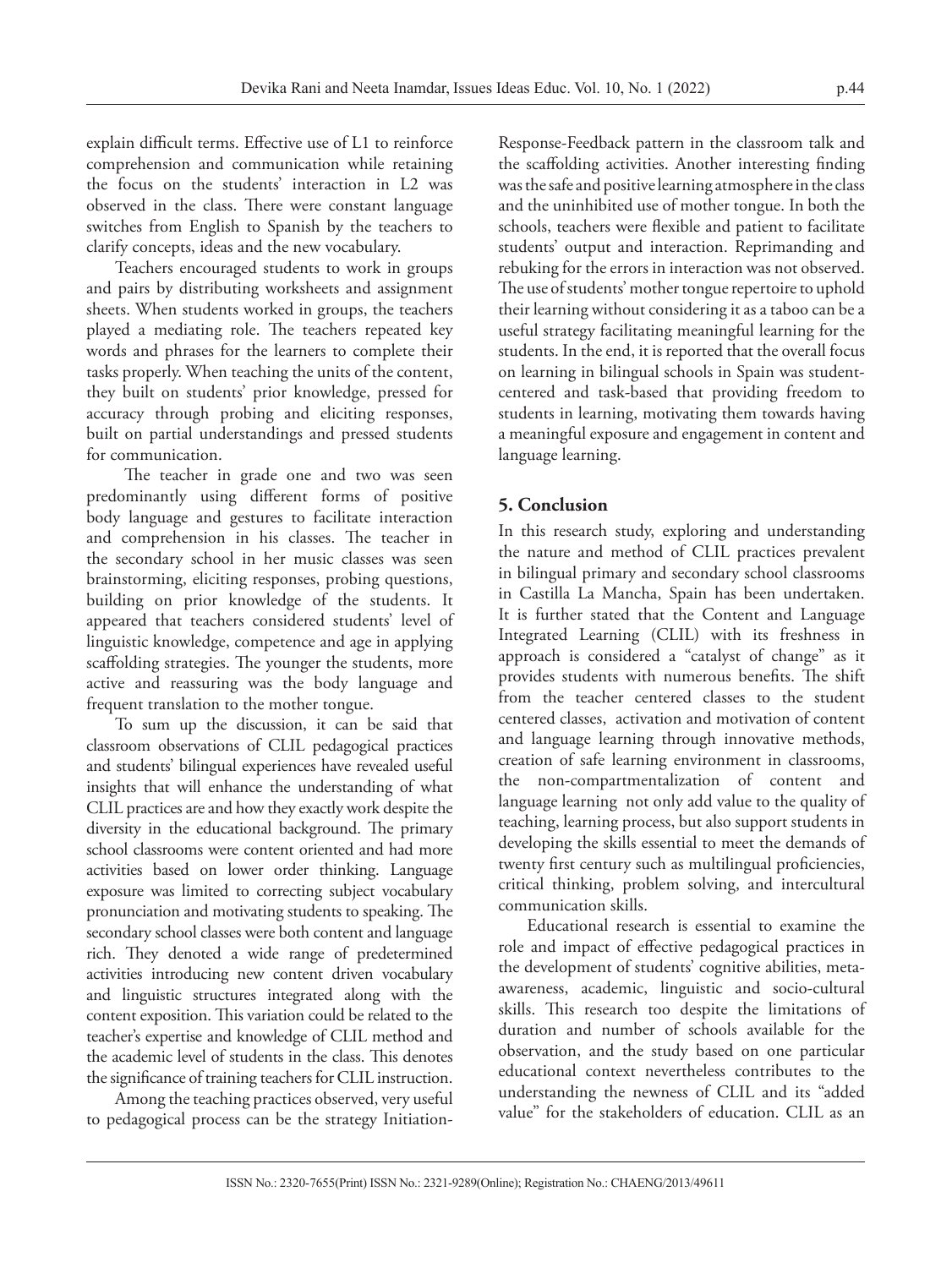innovative method is considered to have great potential as it has the flexibility to accommodate diverse, creative instructional practices within its dual approach rubric that promotes the unison of content and language in a single space contrary to the traditional educational settings where content and subject are taught separately. The integration of two significant areas in CLIL approach is going to impart students a stronger edge on proficiencies and skills as the cognitive attention stays undivided in integration. The method of input and interactions that bilingual classrooms facilitate can be immensely beneficial in providing holistic and meaningful learning in classrooms and mollifying the learning issues of any educational context. Finally, it is clear that as an innovative approach, CLIL promotes holistic and meaningful learning catering to the needs of 21st-century education systems.

#### **6. Future Directions**

This empirical evidence on existing CLIL classroom practices although based on a specific Spanish educational context can provide ways to address pedagogical issues such as multilingual deficiencies, poor learning outcomes, rigid compartmentalization between subject and content learning affecting quality education in linguistically and culturally complex educational contexts of countries such as India. In the absence of CLIL research and practice in India, the findings can aid in devising strategies to improve pedagogical issues in India aligning with the vision and objectives of the recent National Education Policy 2020 as well.

The curricular and pedagogical structure of school education needs reconfiguration to make it responsive and relevant to the developmental needs and interests of learners at different stages of their development says the National Education Policy 2020. Enhanced cognitive growth, acquisition of subject knowledge along with multilingual competence and intercultural skills operationalizing in tandem through CLIL's integration method can add value to the culturally and linguistically rich classrooms in countries such as India.

#### **Acknowledgements**

We would like to acknowledge and thank the support of the European Union's Erasmus+ Student Mobility Programme (Action K107), Prof Helena Dorothy Aikin Araluce, Universidad de Castilla-La Mancha,

Ciudad Real, Spain, Prof Ana María Relaño Pastor, Universidad de Castilla-La Mancha, Ciudad Real, Spain, Staff at the University of Castilla La Mancha, Ciudad Real, Spain, Ms. Ana Belen, Ms Elisa Colino, Ms Maria Victoria Guadamillas Gomez, Ms Alicia Fernandez Barrera and the School Administration and the teachers of bilingual primary and secondary school at Castilla La Mancha, Spain, Manipal Academy of Higher Education in acquiring data for this study.

#### **Authorship Contribution**

Dr Neeta Inamdar contributed to conception and design of the study, data collection and analysis, critically revised, edited and gave final approval for the manuscript.

Devika Rani contributed to conception and design of the study, data collection and analysis, drafted the manuscript.

# **Funding**

This study is supported by the funding from the European Union's, Erasmus+ Student Mobility for Studies-Action KA107, 2017.

#### **Conflict of Interest**

The authors declare no conflict of interest towards this paper.

#### **Declaration**

It is an original data and has neither been sent elsewhere nor published anywhere.

#### **References**

- Agudo, J. D. D. M. (2019). Which instructional programme (EFL or CLIL) results in better oral communicative competence? Updated empirical evidence from a monolingual context. *Linguistics and Education, 51*, 69-78.<https://doi.org/10.1016/j.linged.2019.04.008>
- Baker, L. (2006). Observation: A complex research method. *Library trends*, 55(1), 171-189. [Library](https://www.ideals.illinois.edu/bitstream/handle/2142/3659/ResearchProcess.pdf?sequence=2) [Trends v.55, no. 1, 2006 \(illinois.edu\)](https://www.ideals.illinois.edu/bitstream/handle/2142/3659/ResearchProcess.pdf?sequence=2)
- Ballinger, S., Lyster, R., Sterzuk, A., & Genesee, F. (2017). Context-appropriate crosslinguistic pedagogy: Considering the role of language status in immersion education. *Journal of Immersion and Content-Based Language Education*, *5*(1), 30-57. <https://doi.org/10.1075/jicb.5.1.02bal>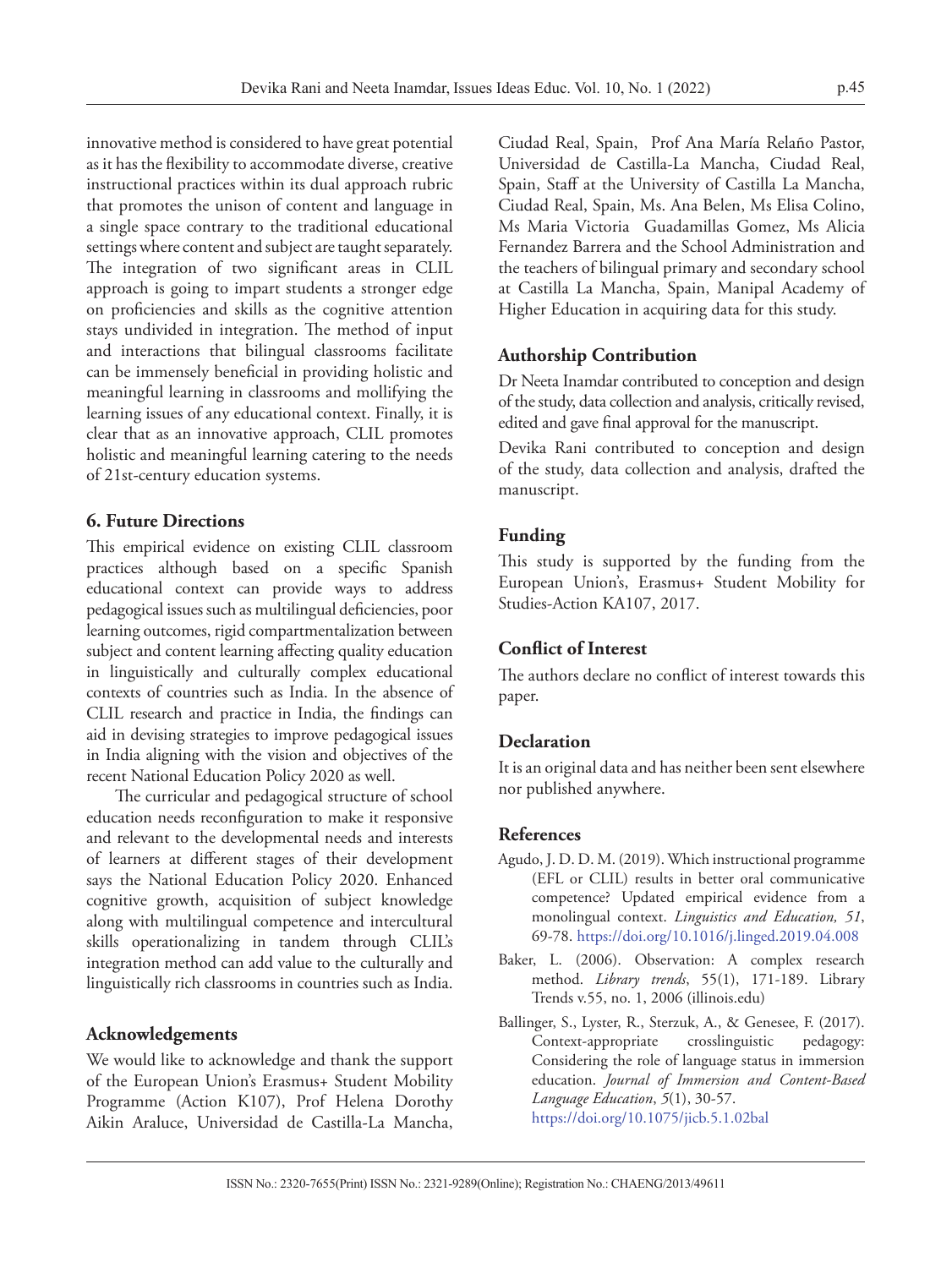- Codó, E. (2020). The dilemmas of experimental CLIL in Catalonia. *Journal of Multilingual and Multicultural Development*, 1-17. <https://doi.org/10.1080/01434632.2020.1725525>
- Costa, F., & D'Angelo, L. (2011). CLIL: A suit for all seasons. *Latin American Journal of Content & Language Integrated Learning*, *4*(1). doi:10.5294/ laclil.2011.4.1.1 ISSN 2011-6721.
- Coyle, D. (2007). Content and language integrated learning: Towards a connected research agenda for CLIL pedagogies. *International journal of bilingual education and bilingualism*, *10*(5), 543-562. <https://doi.org/10.2167/beb459.0>
- Coyle, D., Holmes, B., & King, L. (2009). Towards an integrated curriculum–CLIL National Statement and Guidelines. *London: The Languages Company*. https://d1wqtxts1xzle7.cloudfront.net/
- Swain, M., & Cummins, J. (1979). Bilingualism, cognitive functioning and education. *Language Teaching*, *12*(1), 4-18.<https://doi.org/10.1017/S0261444800003918>
- Dalton-Puffer, C. (2008). Outcomes and processes in Content and Language Integrated Learning (CLIL): current research from Europe. [https://d1wqtxts1xzle7.](https://d1wqtxts1xzle7.cloudfront.net/36790465/CLIL_research_overview_) [cloudfront.net/36790465/CLIL\\_research\\_overview\\_](https://d1wqtxts1xzle7.cloudfront.net/36790465/CLIL_research_overview_)
- Dalton-Puffer, C., Nikula, T., & Smit, U. (Eds.). (2010). Language use and language learning in CLIL classrooms (Vol. 7). John Benjamins Publishing Amsterdam.
- Darvin, R., Lo, Y. Y., & Lin, A. M. (2020). Examining CLIL through a critical lens. *English Teaching & Learning*, *44*(2), 103-108. <https://doi.org/10.1515/applirev-2018-0119>.
- Díaz Pérez, W., Fields, D. L., & Marsh, D. (2018). Innovations and challenges: Conceptualizing CLIL practice. *Theory Into Practice*, *57*(3), 177-184. <https://doi.org/10.1080/00405841.2018.1484037>
- Gándara, D. G. (2017). The Role of the Students in the CLIL Classroom A New Perspective to Identify Types of Tasks. *International Journal of Applied Linguistics*

```
and English Literature, 6(4), 5-10. 
https://doi.org/10.7575/aiac.ijalel.v.6n.4p.5
```
- Gibbons, P. (2002). *Scaffolding language, scaffolding learning*. Portsmouth, NH: Heinemann. [https://](https://d1wqtxts1xzle7.cloudfront.net/60105773/Scaffolding_Language Scaffolding_Learning) [d1wqtxts1xzle7.cloudfront.net/60105773/](https://d1wqtxts1xzle7.cloudfront.net/60105773/Scaffolding_Language Scaffolding_Learning) [Scaffolding\\_Language Scaffolding Learning](https://d1wqtxts1xzle7.cloudfront.net/60105773/Scaffolding_Language Scaffolding_Learning)
- Gold, R. L. (1997). The ethnographic method in sociology. *Qualitative inquiry*, *3*(4), 388-402. [https://doi.org/10.1177/107780049700300402](https://doi.org/10.1177%2F107780049700300402)
- Gorman, G. E., Clayton, P. R., Shep, S. J., & Clayton, A. (2005). *Qualitative research for the information professional: A practical handbook*. Facet Publishing.
- Hayakawa, S., & Marian, V. (2019). Consequences of multilingualism for neural architecture. *Behavioral and Brain Functions*, *15*(1), 1-24. <https://doi.org/10.1186/s12993-019-0157-z>
- Hunt, M. (2011). UK teachers' and learners' experiences of CLIL resulting from the EU-funded project ECLILT. *Latin American Journal of Content & Language Integrated Learning*, *4*(1). <https://doi.org/10.5294/laclil.2011.4.1.3>
- Kharkhurin, A. V., & Wei, L. (2015). The role of codeswitching in bilingual creativity. *International Journal of Bilingual Education and Bilingualism*, *18*(2), 153-169. <https://doi.org/10.1080/13670050.2014.884211>
- Krashen, S. (1982). Principles and practice in second language acquisition.
- Lasagabaster, D. (2011). English achievement and student motivation in CLIL and EFL settings. *Innovation in language Learning and Teaching*, *5*(1), 3-18. <https://doi.org/10.1080/17501229.2010.519030>
- Lialikhova, D. (2019). "We can do it together!"–But can they? How Norwegian ninth graders co-constructed content and language knowledge through peer interaction in CLIL. *Linguistics and Education*, *54*, 100764.

<https://doi.org/10.1016/j.linged.2019.100764>

Llinares, A., & Morton, T. (Eds.). (2017). Applied linguistics perspectives on CLIL (Vol. 47).

[https://www.google.co.in/books/edition/Applied\\_](https://www.google.co.in/books/edition/Applied_Linguistics_Perspectives_on_CLIL/) [Linguistics\\_Perspectives\\_on\\_CLIL/](https://www.google.co.in/books/edition/Applied_Linguistics_Perspectives_on_CLIL/)

- Lo, Y. Y., & Fung, D. (2018). Assessments in CLIL: the interplay between cognitive and linguistic demands and their progression in secondary education. *International Journal of Bilingual Education and Bilingualism*. <https://doi.org/10.1080/13670050.2018.1436519>
- Mahan, K. R., Brevik, L. M., & Ødegaard, M. (2018). Characterizing CLIL teaching: New insights from a lower secondary classroom. *International Journal of Bilingual Education and Bilingualism*. <https://doi.org/10.1080/13670050.2018.1472206>
- Mehisto, P., Marsh, D., & Frigols, M. J. (2008). Uncovering CLIL: Content and language integrated learning in bilingual and multilingual education. Oxford Macmillan Education UK.
- Leung, C., & Morton, T. (2016). Conclusion: Language competence, learning and pedagogy in CLIL– Deepening and broadening integration. In. Nikula, T., Dafouz, E., Moore, P., & Smit, U.(Eds.),